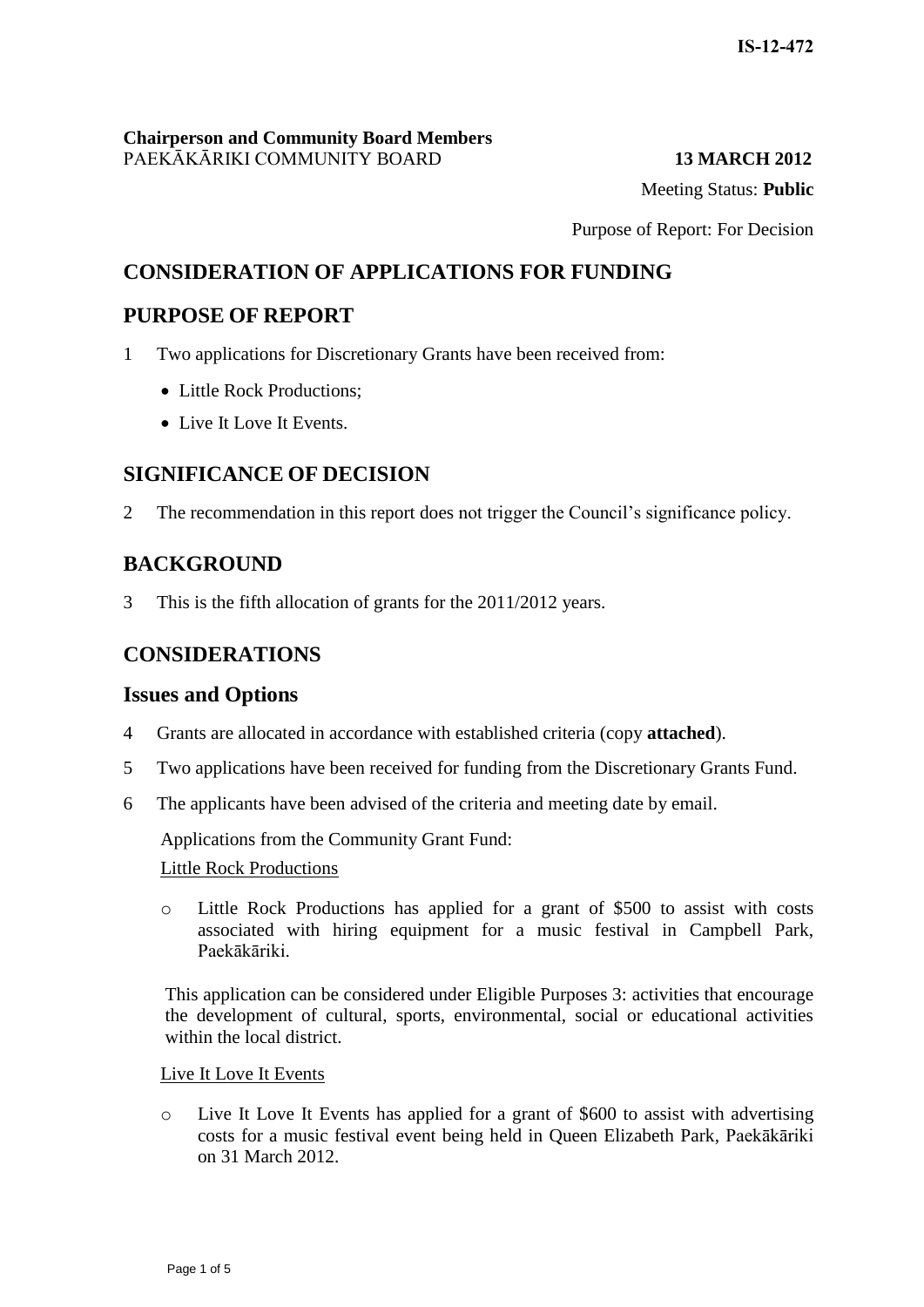This application can be considered under Eligible Purposes 3: activities that encourage the development of cultural, sports, environmental, social or educational activities within the local district.

## **FINANCIAL CONSIDERATIONS**

| 2011/2012 Budget Allocation | <b>Total Allocated To Date</b> | <b>Total Available for Distribution</b> |
|-----------------------------|--------------------------------|-----------------------------------------|
| \$3.710                     | \$3.125                        | \$585.00                                |

7 Below are the successful applicants from the 2011/2012 year for the Board's information:

| <b>Date</b>          | <b>Recipient</b>                            | Amoun | <b>Purpose of Grant</b>                                                                                                                                          | <b>Report</b><br><b>Back</b> |
|----------------------|---------------------------------------------|-------|------------------------------------------------------------------------------------------------------------------------------------------------------------------|------------------------------|
| 5 July 2011          | Mary Gow                                    | \$500 | To assist with advertising costs associated<br>with the Mulled Wine Concerts in<br>Paekākāriki                                                                   | ✓                            |
| 16 August<br>2011    | The Pineapple Project                       | \$475 | To assist with the costs associated with<br>running a holiday programme in<br>Paekākāriki for 8-13 year olds during the<br>October school holidays               | ✓                            |
| 16 August<br>2011    | Parkinson's Society<br>Kāpiti/Horowhenua    | \$200 | To assist with the increased costs for a field<br>officer in the Kāpiti district                                                                                 |                              |
| 16 August<br>2011    | Paekākāriki Junior<br>Cricket               | \$280 | To assist with the cost of purchasing<br>cricket equipment                                                                                                       |                              |
| 27 September<br>2011 | Paekākāriki Pantomime<br>Players            | \$300 | To assist with costs associated with<br>producing an end of the year pantomime                                                                                   | ✓                            |
| 27 September<br>2011 | <b>Brydie Rodgers</b>                       | \$270 | To assist with the costs associated with<br>attending the Girl Guide Jamboree being<br>held in Rotorua in January 2012                                           |                              |
| 27 September<br>2011 | Rata Rodgers                                | \$300 | To assist with the costs associated with<br>participating in an international volunteer<br>programme in Thailand with International<br><b>Student Volunteers</b> |                              |
| 8 November<br>2011   | Ngati Haumia/Hapu<br>Ngati Toarangatira     | \$500 | To assist with costs associated with hosting<br>the 2012 Waitangi Day Celebrations in<br>Paekākāriki.                                                            |                              |
| 8 November<br>2011   | Paekākāriki Surf<br>Lifeguards Incorporated | \$300 | To assist with costs for lifeguard training.                                                                                                                     |                              |

# **DELEGATIONS**

- 8 The Community Boards are delegated to:
	- *5.7 Consider and approve the allocation of community-based grant funds as deemed appropriate under their agreed criteria of both existing schemes and any granting*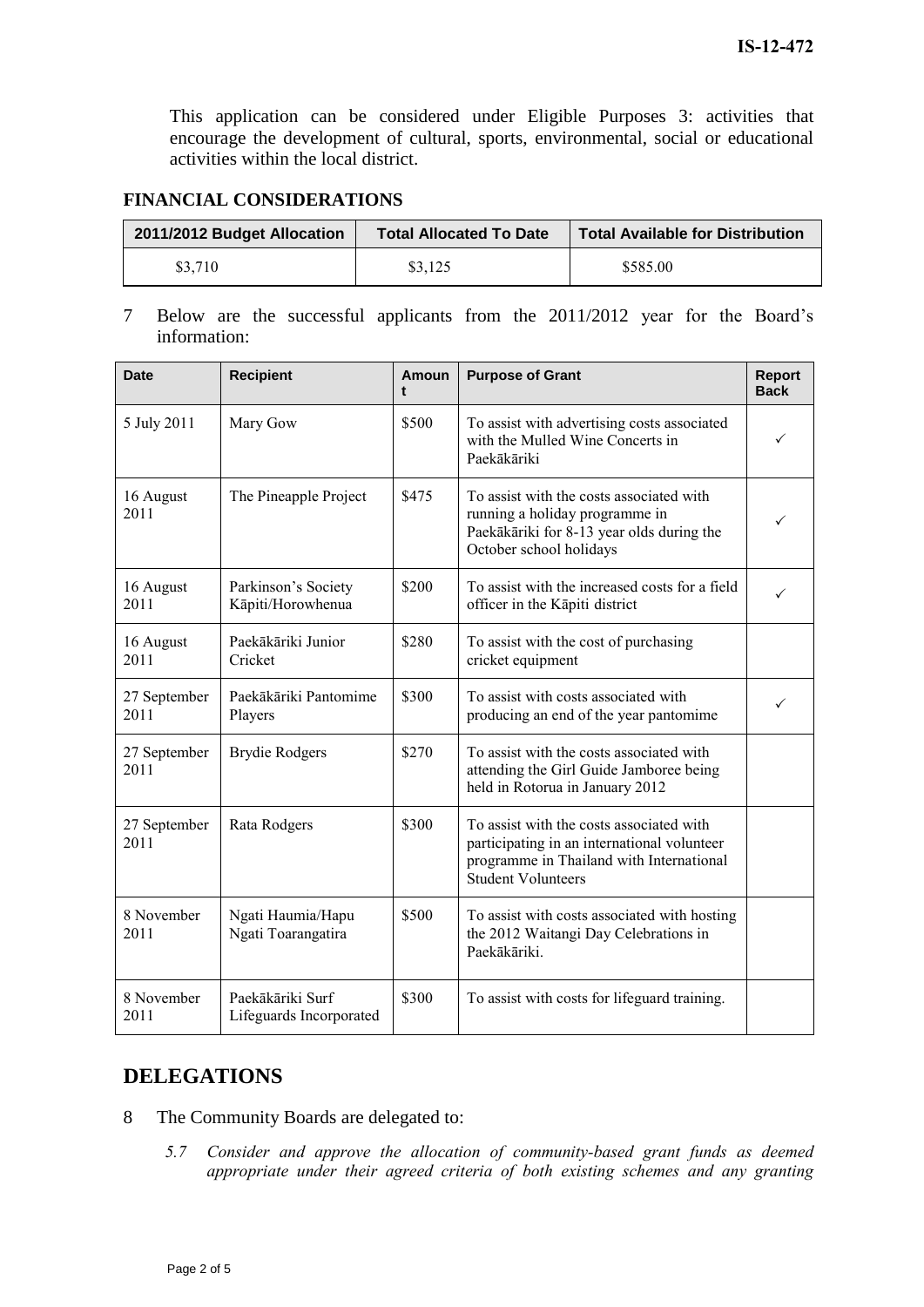*schemes that may be approved through the Annual Plan process or the Long Term Council Community Plan (LTCCP) process.*

## **OTHER CONSIDERATIONS**

9 There are no legal, consultation, policy implications, publicity or any other considerations related to this report.

## **RECOMMENDATION**

- 10 That the Paekākāriki Community Board approves of a funding application from Little Rock Productions for \$ to assist with costs associated with hiring equipment for a music festival in Campbell Park, Paekākāriki.
- 11 That the Paekākāriki Community Board approves of a funding application from Live It Love It Events for \$\_\_\_\_\_\_\_ to assist with costs associated with advertising costs for a music festival being held in Queen Elizabeth Park, Paekākāriki.

Report prepared by: Approved for submission by:

## Marg Harris Sean Mallon **EXECUTIVE SECRETARY INFRASTRUCTURE SERVICES**

**GROUP MANAGER INFRASTRUCTURE SERVICES**

## **ATTACHMENTS**

- Discretionary Grants Criteria
- Applications from:
	- o Little Rock Productions
	- o Live It Love It Events
- Accountability report from:
	- o Kāpiti Coast Quilters Inc
	- o Paekākāriki Pantomime Players
	- o Drama School Holiday Programme (The Pineapple Project)
	- o Parkinson's Society Kāpiti/Horowhenua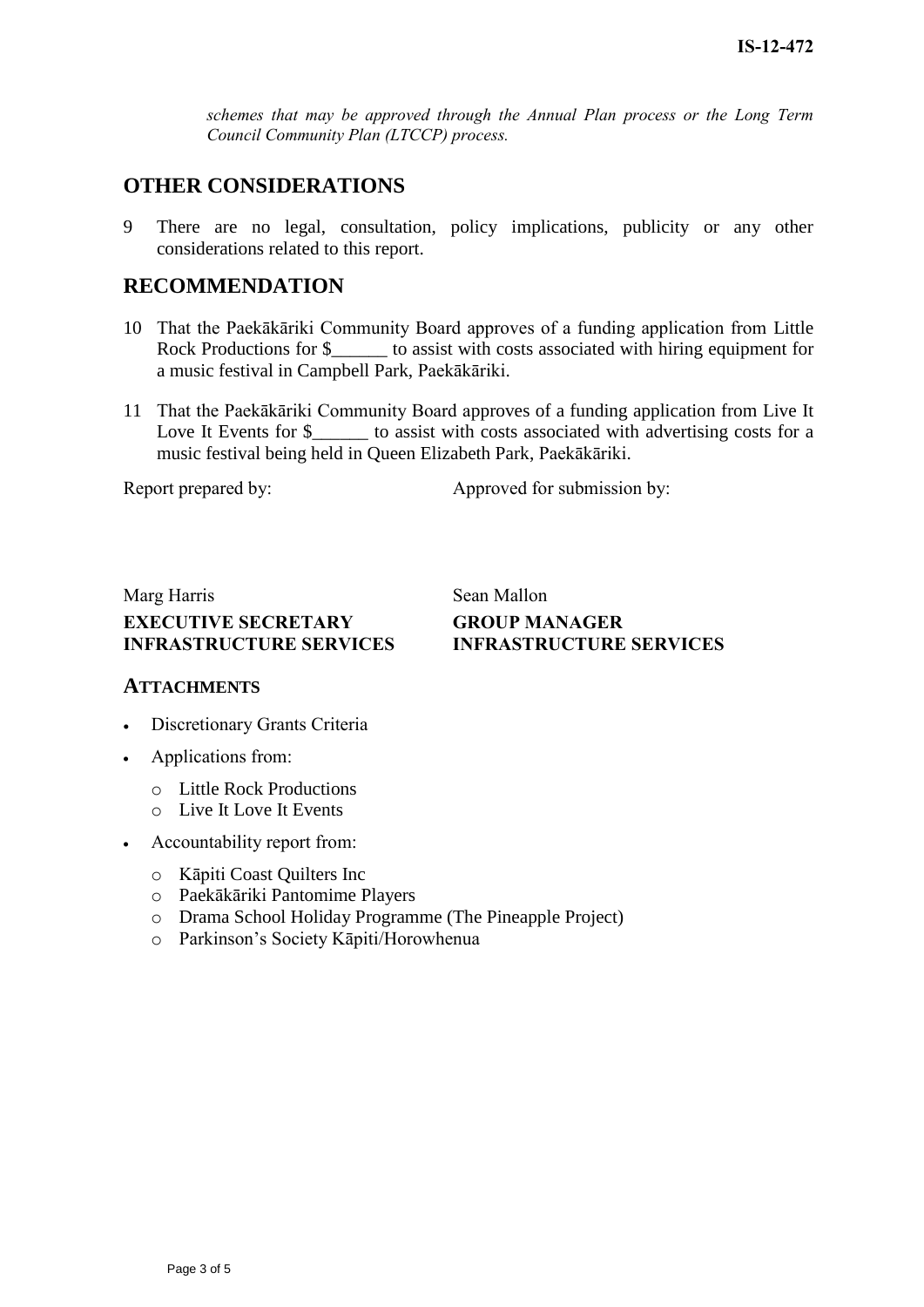## *Discretionary Grants*

The Paekākāriki Community Board will consider the applications that support:

- community groups contributing directly<sup>1</sup> to wider community wellbeing  $$ environmental, social, cultural and economic. *( <sup>1</sup>this relates to community groups specifically set up to help people in the community and/ or improve the local environment. It does not include business development initiatives.)*
- individual young people or youth organisations where there is an opportunity to excel at a range of cultural, educational, and sporting<sup>2</sup> achievements. *(the Community Board will not consider applications relating sporting activities where there is potential for these to be funded by SPARC.)*
- progressing the activities of community groups in the areas of culture, sport and recreation that advance the general enjoyment and wellbeing of the community<sup>3</sup>. *( 3 this relates to groups that while not having a particular focus on improving social wellbeing, do contribute to the general feel and enjoyment of the community – for example, a Music Society, a group set up to put on a concert or event, a sports club.)*

## **Eligible Groups**

- 1. Applicants must reside in Paekākāriki.
- 2. Churches and schools will be eligible in special circumstances.
- 3. Groups or individuals that are unable to receive sufficient grants from other sources because of the timeframe or because they are otherwise ineligible.
- 4. Groups must be non profit making.
- 5. Purely recreational adult groups shall be eligible in relation to youth, the aged, people with disabilities or the socially disadvantaged or for unique historic occasions.

#### **Eligible Purposes**

- 1. Unique or infrequent events that are historically important to the area.
- 2. Special events that will promote the area and enhance opportunities within the area.
- 3. Activities that encourage the development of cultural, sports, environmental, social or educational activities within the local district.
- 4. Unique and specially meritorious events that meet none of these criteria, at the discretion of the Community Board.
- 5. Grant to partially or fully offset the cost of any Council permit, licence or resource consent fees on the basis that the proposed activity falls into a "worthy cause" category .
- 6. The remission of hall rental for "worthy causes" in line with Council policy that all remissions of hall rentals be accounted for by being funded as grants from approved grants budgets under the control of the Council or Community Board.
- **NOTE:** All applications must have full documentation to support their application (maximum of five pages in total).